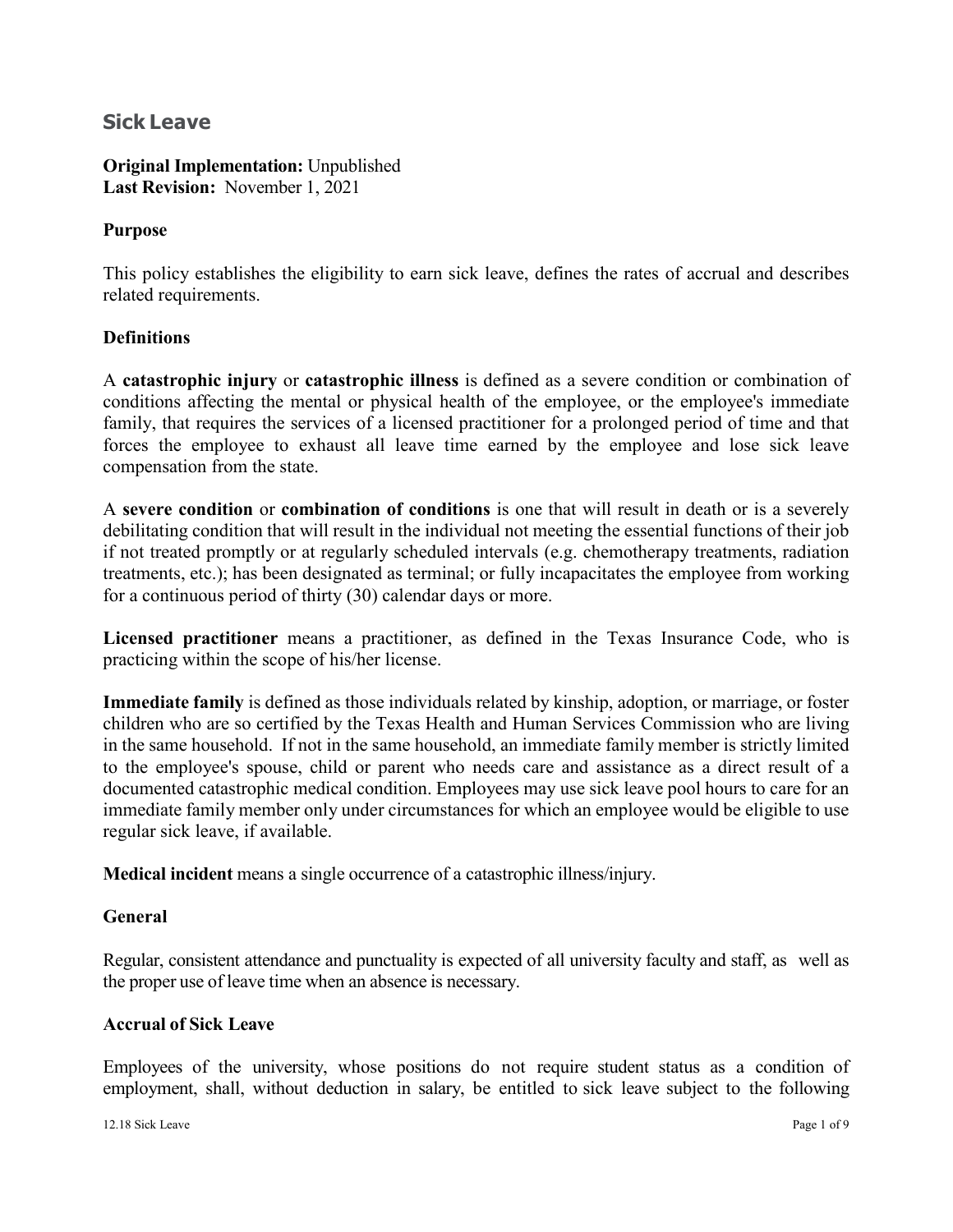conditions. Employees of the SFA Charter School will earn sick leave according to charter school policy.

Sick leave entitlement shall be earned, beginning on the first day of employment, at the rate of eight (8) hours for each month or fraction of a month of employment, and shall accumulate with the unused amount of such leave carried forward each month. An employee who is on leave the first day of the month may not use the sick leave that the employee accrues for that month until after a return to duty. Such leave accrual shall terminate on the last day of duty.

An employee's accrued sick leave balance will be transferred when an employee moves from employment in one state agency to another, provided the employment is uninterrupted. Part- time employees working at least 20 hours per week accrue sick leave proportionately to their FTE.

Employees employed by multiple agencies cannot accrue sick leave at a rate that exceeds that of a fulltime, 40-hour-per-week employee.

## **Separation from Employment**

Employees of the university who separated from employment under a formal reduction in force are entitled to have their sick leave balances restored if they are re-employed by the state within 12 months. Employees separated from the university, for reasons other than a formal reduction in force, and re-employed by SFA may have their sick leave balances restored only if:

- 1. The employee is re-employed by the university within 12 months after the end of the month in which the employee separates from employment, but only if there has been a break in employment from the university of at least 30 calendar days; or
- 2. The employee is re-employed by a different state agency or institution of higher education within 12 months after the end of the month in which the employee separated from the university.

The university has no authority to pay out an employee's accrued but unused sick leave balance upon termination. An employee who is restored to employment at the university followingmilitary service is entitled to have his/her sick leave balance restored. Employee Retirement System (ERS) retirees who return to state employment will not have their sick leave balances restored.

Funds appropriated for salaries and wages may be paid for all of the employee's accumulated vacation leave and for one-half of his/her accumulated sick leave, or for 336 hours of sick leave (whichever is less), to the estate of an employee when said employee dies while employed by the university. The employee must have had continuous employment with the university for at least six months at the time of death. The payment shall be calculated at the rate of compensation being paid the employee at the time of death.

#### **Sick Leave Utilization**

Sick leave with pay may be taken when sickness, injury, or pregnancy and confinement prevent the employee's performance of duty, or when a member of the employee's immediate family is actually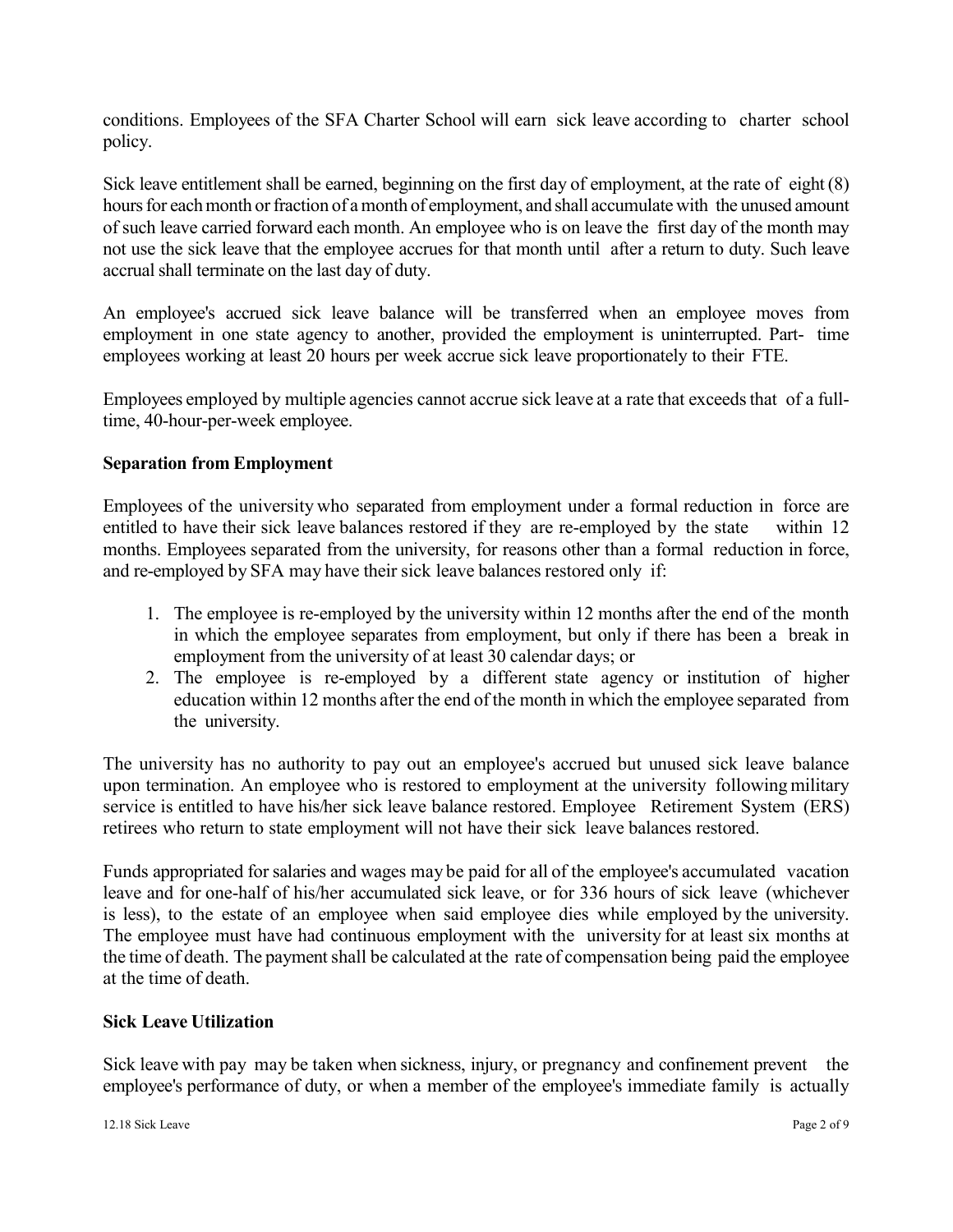ill. For purposes relating to regular sick leave, immediate family is defined as those individuals related by kinship, adoption or marriage that are living in the same household; foster children who reside in the same household; and minor children regardless of whether they live in the same household. Sick leave may be used to care for immediate family members who do not reside in the same household only for a documented medical condition. In this instance only, "immediate family" is interpreted as spouse, parent, or child. An employee who is the legal guardian of a child by court appointment may use sick leave to care for the child. Sick leave may be used for the adoption of a child under the age of three. An employee who must be absent from duty because of illness shall notify their supervisor or cause the supervisor to be notified of that fact at the earliest practical time. Non-faculty employees who return to work following sick leave use must complete a sick leave request using an electronic process or a physical form. The request and approval process must be documented and retained in association with state-regulated records retention requirements.

To be eligible for accumulated sick leave with pay during a continuous period of more than three (3) working days, an employee absent due to illness shall send to the administrative department head a doctor's certificate verifying the employee was out due to medical reasons. If an illness results in the absence of three (3) working days or less, the administrative head has the discretion to require documentation verifying the employee was out due to medical reasons. Upon returning to duty after sick leave, an employee shall immediately complete either a Request for Vacation, Compensatory Time, Sick Leave Taken form, request/report the leave electronically through the system leave request form, or document the leave in a manner established by the department head.

An employee may use sick leave while he/she is on annual leave.

Participation by any employee in an organized work stoppage has been declared to be against the public policy of the state of Texas. In any case when there is substantial evidence to indicate that an organized work stoppage existsin any division or department of the university, an employee reporting ill shall send to the administrative head of his/her department or division a doctor's certificate showing the cause or nature of the illness to be entitled to sick leave.

## **Sick Leave Utilization for Faculty**

Facultymust submit leave forms (as designated by the department head) for all sick leave the faculty member takes if the absence occurs during the normal workday for regular employees, even if no classes are missed.

Faculty are allowed to use their sick leave for personal or family illness and for personal leave within these guidelines:

- 1. If a faculty member needs to take time off to handle personal business, personal leave may be used forthat purpose with prior approval fromtheir department head.
- 2. If a faculty member misses a class, even if a substitute covers the class, the time missed is to be reported.
- 3. If a faculty member is out on a continuous basis, two days or more, they must turn in leave for 8 hours for each day.
- 4. If a faculty member misses office hours, due to illness or personal business, they must turn in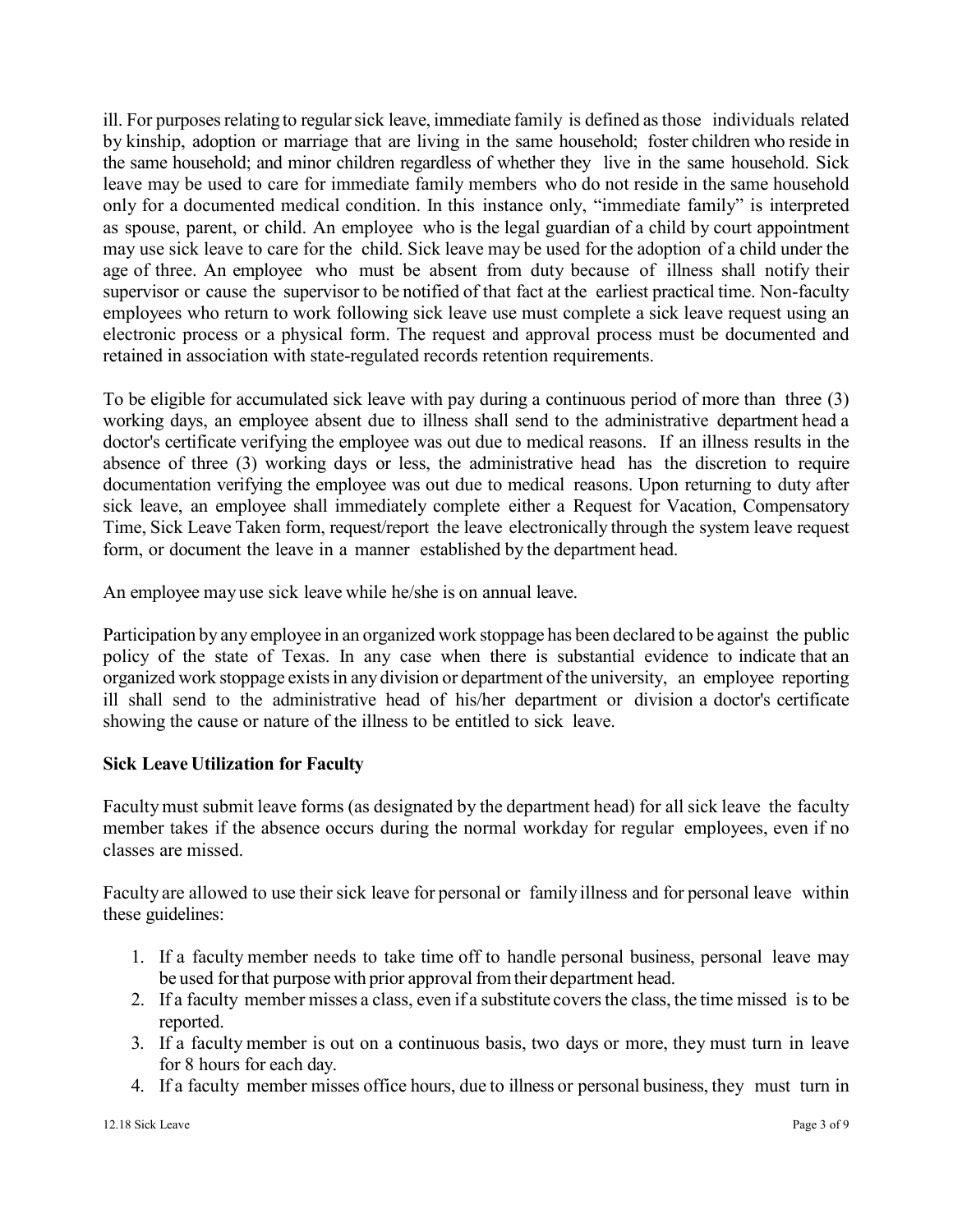leave for the time missed.

## **Extension of Sick Leave**

Pursuant to sections 661.202(i) and (j) of the Texas Government Code, an extension of sick leave may be granted through the university policies of Family and Medical Leave (12.9) or Leaves of Absence and Miscellaneous Leave (12.11) or utilization of the sick leave pool or family leave pool.

## **Sick Leave for Educational Activities**

An employee may use up to eight (8) hours of sick leave each fiscal year to attend school sponsored educational activities of the employee's children who are in pre-kindergarten through 12th grade, including a parent-teacher conference, tutoring, volunteer program, field trip, classroom program, school committee meeting, academic competition, and athletic, music, or theater program.

#### **Donation of Sick Leave to an Employee**

Employees may donate any amount of their accrued sick leave to another employee who is employed by the university and who is eligible to accrue and use sick leave but has exhausted all of their sick leave, including time the employee may be eligible to receive as an award from the sick leave pool.

Employees may not provide or receive remuneration or a gift in exchange for a sick leave donation. The use of sick leave donated to the recipient employee must follow the same conditions as normal accrued sick leave as outlined in this policy. Donated sick leave cannot be used towards ERS retirement service credit. Donated sick leave cannot be transferred to another state agency. Donated sick leave cannot be paid out to the estate of an employee if the recipient employee passes away. Donated sick leave hours will be lost when the recipient employee leaves employment and will not be reinstated if the recipient is rehired by the university at a later date. Donated sick leave hours do not get returned to the donor if the recipient does not use them all.

#### **Sick Leave Pool**

The university maintains a sick leave pool to benefit certain regular employees who suffer a catastrophic injury or illness. A sick leave pool has been established and is maintained to provide for the alleviation of the hardship caused to an employee and the employee's family if a catastrophic illness or injury forces the employee to exhaust all accrued leave (including compensatory time, if applicable) and lose compensation with the state.

#### **Eligibility and Other General Provisions**

- 1. All regular faculty and non-probationary staff members who are eligible to accrue and use sick leave in accordance with university sick leave policy 12.18 and have a minimum of one year of service may apply to use sick leave from the sick leave pool. The service must immediately precede the sick leave pool request.
- 2. Employees may use sick leave pool for their own catastrophic illness or injury or for one in their immediate family, as defined above.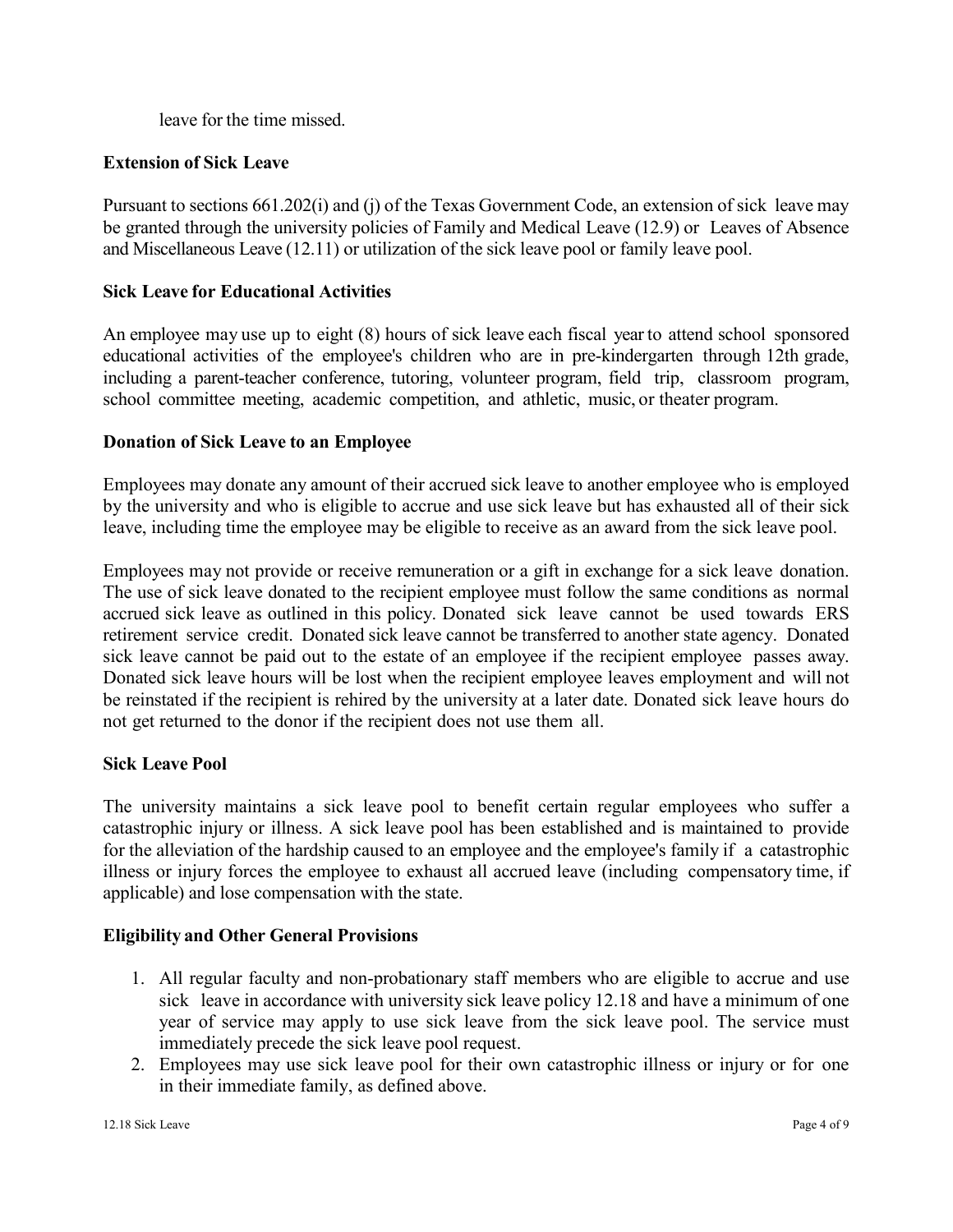- 3. The use of sick leave pool hours is limited to 720 hours per medical incident.
- 4. An employee must exhaust all available leave before being eligible to receive sick leave from the sick leave pool.
- 5. An employee must have utilized their accrued leave in a responsible manner to be eligible to use sick leave pool unless the leave is specifically donated to the employee. Regular, consistent attendance and punctuality is expected of all university faculty and staff, as well as the proper use of leave time when an absence is necessary. Sick leave used as it is earned is not considered to be responsible use, unless there are extenuating circumstances.
- 6. An employee utilizing sick leave from the sick leave pool continues to accrue vacation and sick leave entitlement as if on regular sick leave, provided he/she returns to work following the leave.
- 7. An employee approved for sick leave pool due to a catastrophic illness or injury that is absent from work for a minimum of 30 calendar days and is able to return to work on a part-time basis may continue to utilize the remaining allocated sick leave pool hours on an intermittent basis if the continuing treatment requires the employee to exhaust their leave balance awarded upon their return to work. Employees will be required to provide medical documentation supporting the employee's fitness for duty on a part-time basis and a continuing need for medical treatments and subsequent absences. The treatments and absences must be directly related to the initial qualifying medical incident.
- 8. Employees who are not covered by FMLA (policy 12.9) and who are offered a bona fide job offer under the university's Return to Work (policy 11.24) must accept the offer or sick leave pool benefits will end.
- 9. Employees who file for Worker's Compensation Benefits are not eligible to use sick leave from the sick leave pool. In no case may sick leave pool time be used in conjunction with a worker's compensation claim.
- 10. A routine pregnancy is not considered a catastrophic illness or injury.
- 11. A regular part-time employee is granted pool leave on a pro-rated basis.
- 12. One sick leave pool will be administered for all regular faculty and staff employees of the university.

## **Requesting Sick Leave from the Pool**

- 1. A regular employee may apply for sick leave from the sick leave pool by completing a Request for Sick Leave from the Sick Leave Pool form and routing the form to the pool administrator in human resources.
- 2. Medical certification is required before the sick leave pool request can be reviewed by the administrator. Weekly documentation of appointments and/or treatment must be submitted to the pool administrator. Failure to return the required certification and documentation may result in loss of pool benefits.
- 3. The pool administrator verifies that the medical documentation supports the request for sick leave pool. The pool administrator maintains all medical documentation and adheres to standards of confidentiality, to the extent allowed by law. The pool administrator routes the request to the department director for a recommendation for approval, disapproval or an adjustment in the number of sick leave pool hours awarded based upon the employee's previous use of sick leave.
- 4. The pool administrator, upon receipt of the department director's recommendation approves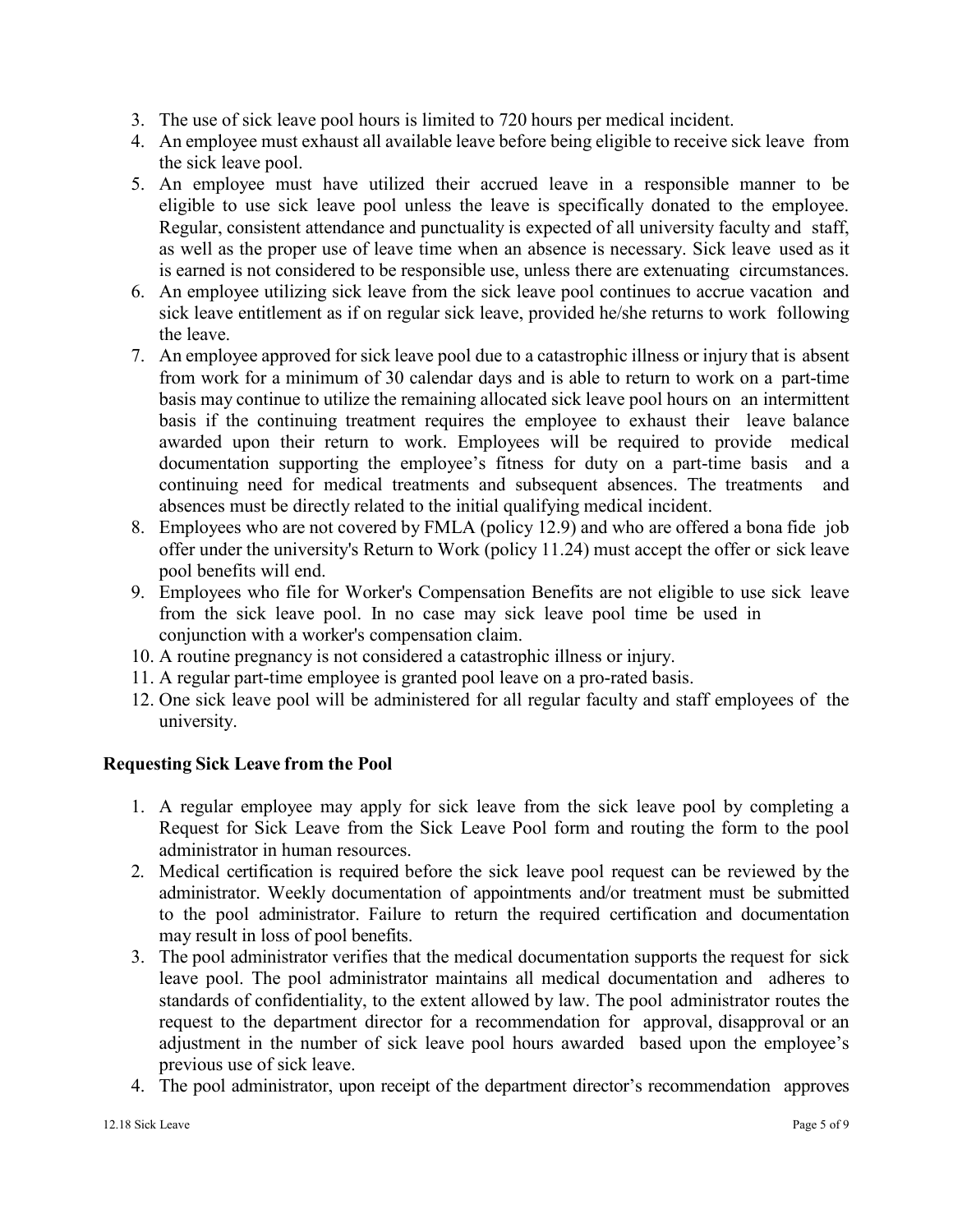all or part of the request, or denies the request. If necessary, the pool administrator may seek additional information from both the supervisor and the employee to clarify the employee's previous use of sick leave or to request additional medical documentation. All practitioner's statements and medical updates are subject to be referred to and reviewed by a university medical review board.

- 5. The amount of the pool leave granted for each catastrophic illness or injury will be determined by the pool administrator. The amount granted cannot exceed one-third of the balance of hours in the pool. However, in no case may an employee use more than 90 work days from the pool. Initiation and/or renewal of approval for use of such leave shall be subject to review of a current medical report for each approval period, and subject to availability of appropriate balance in the fund.
- 6. Medical updates are required every 30 days, unless otherwise indicated. Failure to return required medical documentation may result in delay or loss of pool benefits.
- 7. Any unused balance of leave granted to an employee from the sick leave pool returns to the pool if the employee returns to work prior to using all days granted unless medical documentation is submitted to support the need for reduced hours relating to the initial medical incident. All of an employee's monthly leave accruals (vacation/sick leave) must be utilized towards the medical incident prior to using sick leave pool balances. Medical incidents that require reduced hours on a continuous or permanent basis will be addressed through the SFA accommodations process.
- 8. The estate of a deceased employee is not at any time entitled to payment for unused leave requested from the sick leave pool.
- 9. An employee's sick leave pool award will immediately stop once the catastrophic medical condition for which it was granted ceases.

#### **Contributing Sick Leave to the Pool**

- 1. An employee with accrued sick leave may contribute to the sick leave pool in increments of eight hours, with the exception of a retiring employee who may contribute accrued sick leave in increments of less than eight hours.
- 2. Sick leave contributed to the pool reduces the accrued sick leave balance of the employee making the contribution.
- 3. Contributions to the pool are strictly voluntary.
- 4. An employee contributing sick leave to the sick leave pool may not stipulate who is to receive the contribution.
- 5. An employee who contributes sick leave to the sick leave pool cannot reclaim the contribution unless entitled to use leave from the sick leave pool. An employee who contributes sick leave to the sick leave pool and then exhausts his/her sick leave balance in the same fiscal year may receive the number of hours he/she contributed to the pool in that fiscal year without suffering a catastrophic illness or injury.
- 6. An employee desiring to contribute sick leave to the sick leave pool should complete an Application to Contribute Sick Leave form, provide a copy to his/her department head, and route the form to the pool administrator in human resources.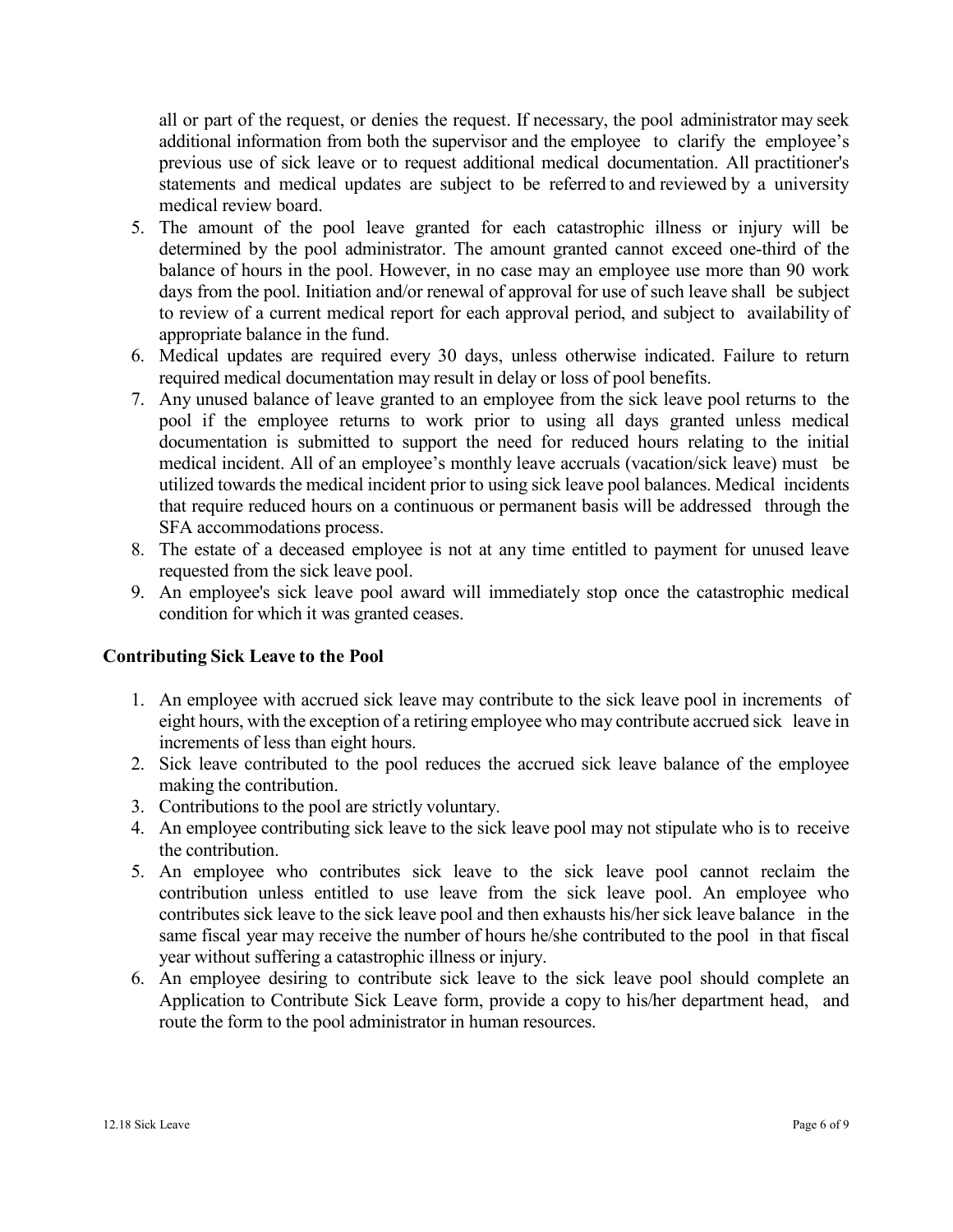## **Administration of the Pool**

- 1. The pool administrator in the Human Resources Department is responsible for the administration ofthe sick leave pool. Decisions ofthe pool administratormay be appealed to the appropriate vice president.
- 2. Requests for sick leave from the sick leave pool will be forwarded to the pool administrator. Requests will be considered by the pool administrator on a first-come, first-served basis. Employees may submit a request for sick leave pool hours when they are running out of accrued leave. The request will be considered when they have exhausted all accrued time.
- 3. The pool administrator will have five working days from the date a request is received in which to approve all or part of the request or deny the request.
- 4. The amount of sick leave granted for each catastrophic illness or injury will be determined by the pool administrator. The amount cannot exceed one-third of the balance of hoursin the pool, or 90 working days, whichever is less. The pool administratorshall approve the use of not more than thirty (30) days of such leave by one individual at one time. Initiation and/or renewal of approval for use of such leave will be subject to review of a current medical report for each thirty (30) day approval, and is subject to availability of appropriate balance in the fund.
- 5. The pool administrator shall design and implement a system of records management and reporting of sick leave pool activity. The total leave time available in the sick leave pool shall be reported annually to the director of human resources and be available upon request to faculty and staff.

## **Family Leave Pool**

The university maintains a family leave pool to benefit certain regular employees who have need for additional leave due to an eligible family leave need. Employees may voluntarily transfer previously earned sick or vacation leave to the family leave pool.

The purpose of the family leave pool is to:

- 1. provide eligible employees more flexibility in:
	- bonding with and caring for children during a child's first year following birth, adoption, or foster placement; and
	- caring for a seriously ill family member or the employee, including pandemicrelated illnesses or complications caused by a pandemic; and
- 2. allow employees to apply for leave time under the family leave pool.

#### **Contributing to the Family Leave Pool**

- 1. An employee with accrued sick leave or vacation leave may contribute to the family leave pool in increments of eight hours, with the exception of a retiring employee who may contribute applicable accrued leave in increments of less than eight hours.
- 2. Eligible leave contributed to the pool reduces the accrued leave balance(s) of the employee making the contribution.
- 3. Contributions to the pool are strictly voluntary.
- 4. An employee contributing eligible leave to the family leave pool may not stipulate who is to receive the contribution.
- 5. The pool administrator will credit the family leave pool with the amount of time contributed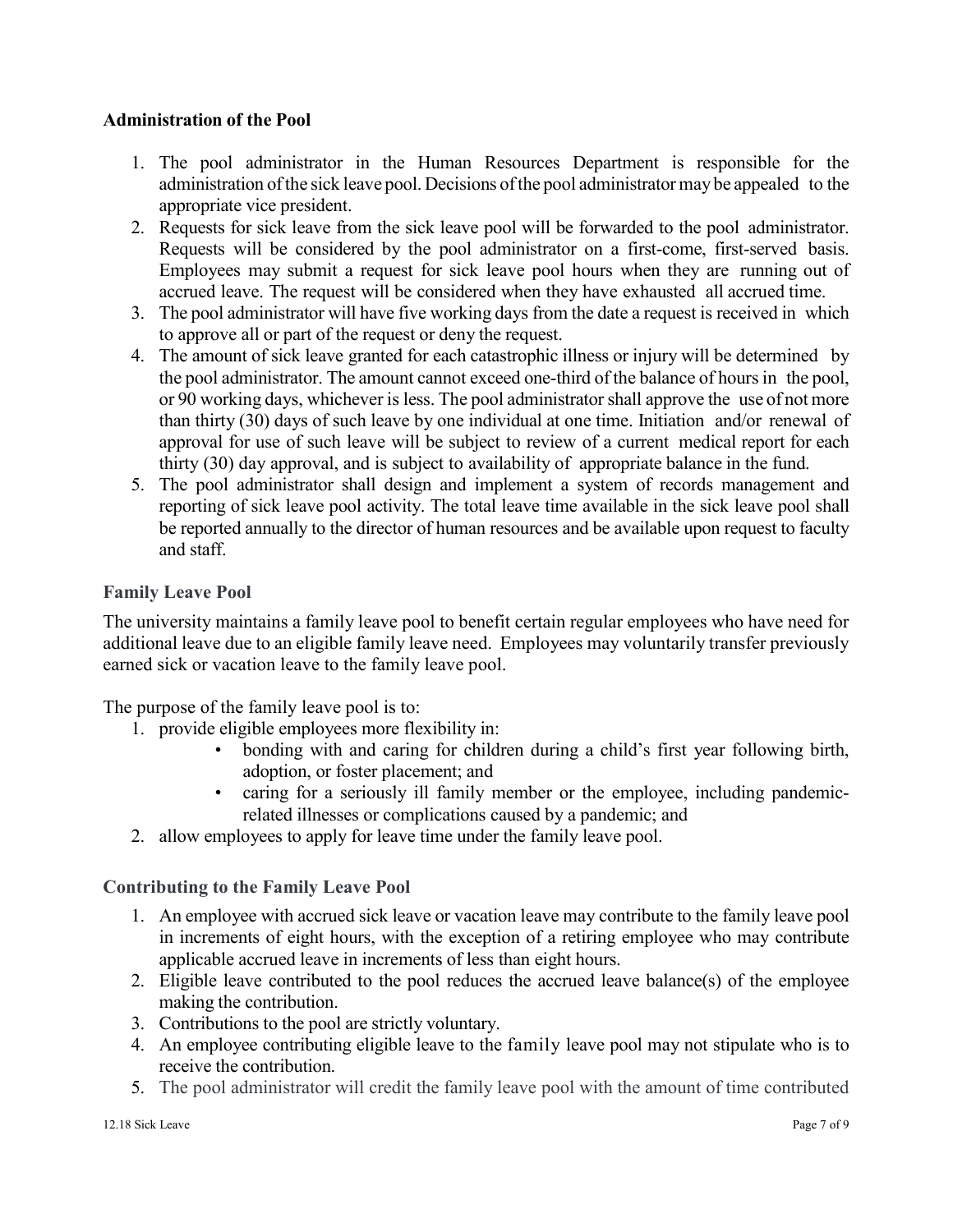by an employee and direct the appropriate office to deduct a corresponding amount from that employee's earned sick or vacation leave as if the employee had used the time for personal purposes.

## **Requesting Leave from the Family Leave Pool**

- 1. An employee is eligible to use time contributed to a family leave pool if the employee has exhausted the employee's eligible compensatory, discretionary, sick, and vacation leave because of:
	- the birth of a child;
	- the placement of a foster child or adoption of a child under 18 years of age;
	- the placement of any person 18 years of age or older requiring guardianship;
	- a serious illness to an immediate family member or the employee, including a pandemic-related illness;
	- an extenuating circumstance created by an ongoing pandemic, including providing essential care to a family member; or
	- a previous donation of time to the pool.
- 2. An employee may apply to the pool administrator to request an award from the family leave pool. Applications must be submitted on the form provided by the pool administrator.
- 3. The pool administrator will consider applications in the order in which they are received and will approve or deny an application as soon as practicable after receipt.
- 4. If a pool administrator determines an employee is eligible, the administrator shall approve the transfer of time from the pool to the employee and credit the time to the employee.
- 5. An employee who applies to use time to care for another person under this policy must submit and be listed on the other person's birth certificate, birth facts, or adoption or foster paperwork for a child under 18 years of age, including being listed as the mother, father, adoptive parent, foster parent, or partner of the child's mother, adoptive parent, or foster parent or must provide documentation that the employee is the guardian of a person who is 18 years of age or older and requiring guardianship.
- 6. If an employee is seeking permission to withdraw time because of a serious illness, including a pandemic-related illness, of an immediate family member or the employee and does not qualify for or has exhausted time available in the sick leave pool, the employee must provide the pool administrator with a written statement from the licensed practitioner who is treating the employee or the employee's immediate family member.
- 7. If an employee is seeking permission to withdraw time because of an extenuating circumstance created by an ongoing pandemic, including providing essential care to a family member, the employee must provide any applicable documentation, including an essential caregiver designation, proof of closure of a school or daycare, or other appropriate documentation.

#### **Administration of the Family Leave Pool**